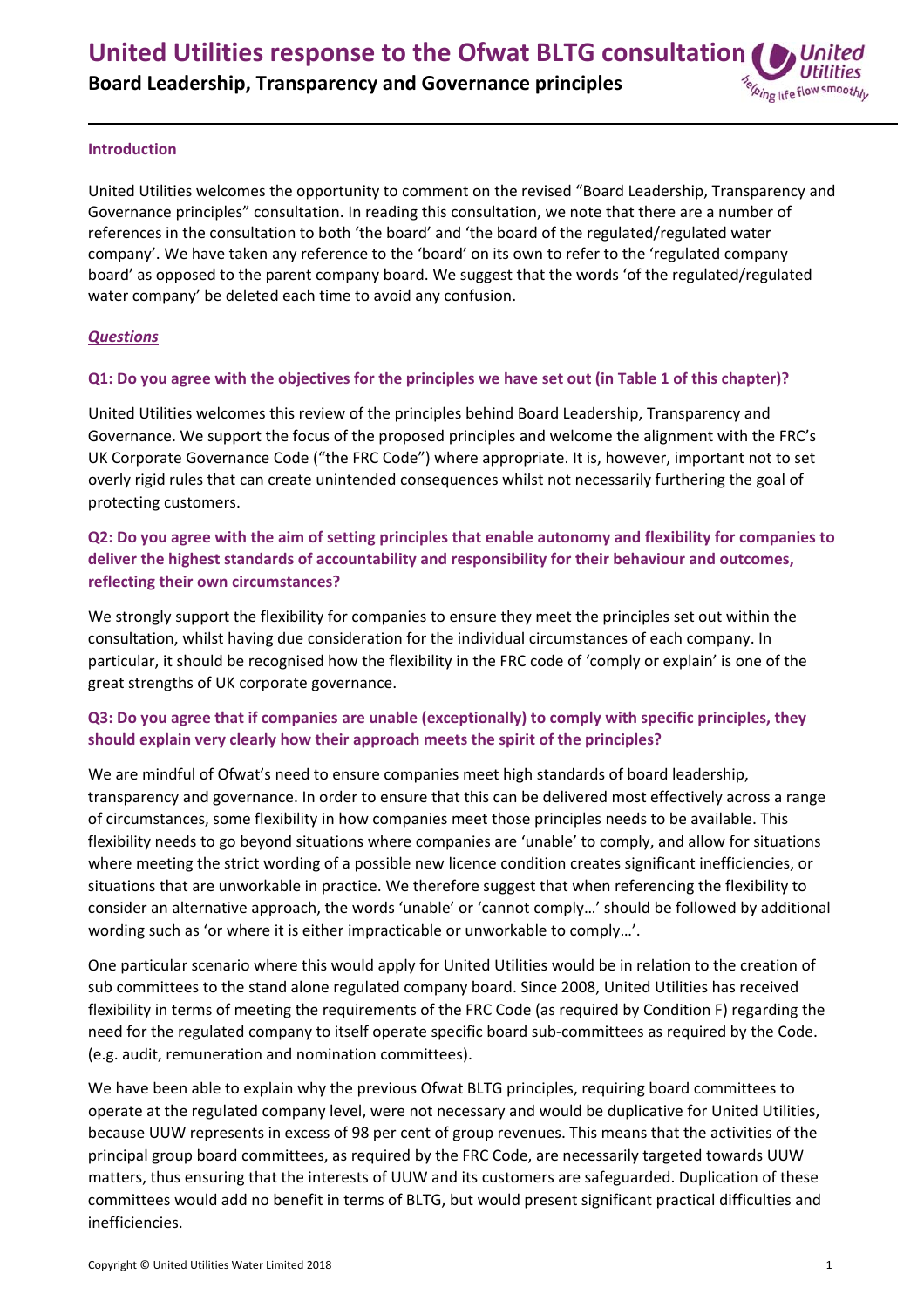# **United Utilities response to the Ofwat BLTG consultation Board Leadership, Transparency and Governance principles**

Also, in terms of executive remuneration, the actual employing entities of many executives and, in particular, the corresponding share incentive schemes, necessarily occur at group level and therefore a remuneration committee at regulated company level would be unworkable. This approach was communicated to Ofwat in 2008 as part of the work considering modifications to condition F. United Utilities Group PLC has its own Remuneration Committee which reviews the remuneration of directors and the pay scales applicable to senior management. The board has concluded that UUW having its own remuneration committee is therefore unnecessary and would not improve governance.

As long as the overall activities and interests of the parent company and the regulated company remain closely aligned and are carefully explained, we believe that this alternative approach should continue to be permissible under the new principles without the need to prescribe any specific rules or thresholds.

#### **Q4: Do you agree with our proposed principle for purpose, values and culture?**

We agree with the proposed principles. We believe it would be helpful to clarify what the reference to 'annual statement' in sub‐principle (iv) of the 'Purpose, values and culture' section refers to. We note that the new board statement, introduced this year into the Annual Performance Report, meets many of the obligations set out within this section.

### **Q5: Do you agree with our proposed board leadership and transparency principle?**

We see no reason to object to the proposed principle. However, the wording "an explanation of the company's executive pay policy" seems to fall short of capturing pay that is made at the group level (as is the case at United Utilities as stated above) or elsewhere.

Although it is not technically 'company' pay, this group level pay nonetheless relates predominantly to the performance of the regulated company.

In summary, in order to clearly reflect arrangements at UUW we suggest the wording '..and they hold responsibilities elsewhere in the group, pay policies should…' be amended to '..and they receive remuneration for these responsibilities at the group level or elsewhere, all such pay policies should…'. For companies with more complicated corporate structures, it may be necessary to set out a more expansive definition.

### **Q6: Do you agree with our proposed principle for the stand‐alone regulated company?**

While we have no 'in principle' objection to this proposed principle, for the reasons stated above, we would want the flexibility not to require sub committees to the board of the regulated company. In addition, we also believe that there are matters relating to the operation of the regulated business that are rightly the concern of the parent company and that the parent company must have some control over the operation of the regulated company. We do accept that matters reserved for parent companies should be identified and the reasoning explained. By way of example, the UUG board currently has oversight of major capital expenditure where it materially increases the parent company's risk profile. Without this ability, the UUG board members would arguably not be discharging their individual duty to UUG as a company, in accordance with s172 of the Companies Act 2006. See schedule of matters reserved for decision by the board, https://www.unitedutilities.com/globalassets/z\_corporate-site/corporate-governance/03--schedule‐of‐matters‐reserved‐for‐decision‐by‐the‐board.pdf.

We would add that any principle that is aimed at binding the parent company board should be considered in the context of Condition P parent undertakings rather than attempting to impose new obligations in the principles alone. This should avoid problems with enforcement either now or as the principles evolve over time because it can be legally problematic for a subsidiary to have to procure obligations from its parent company.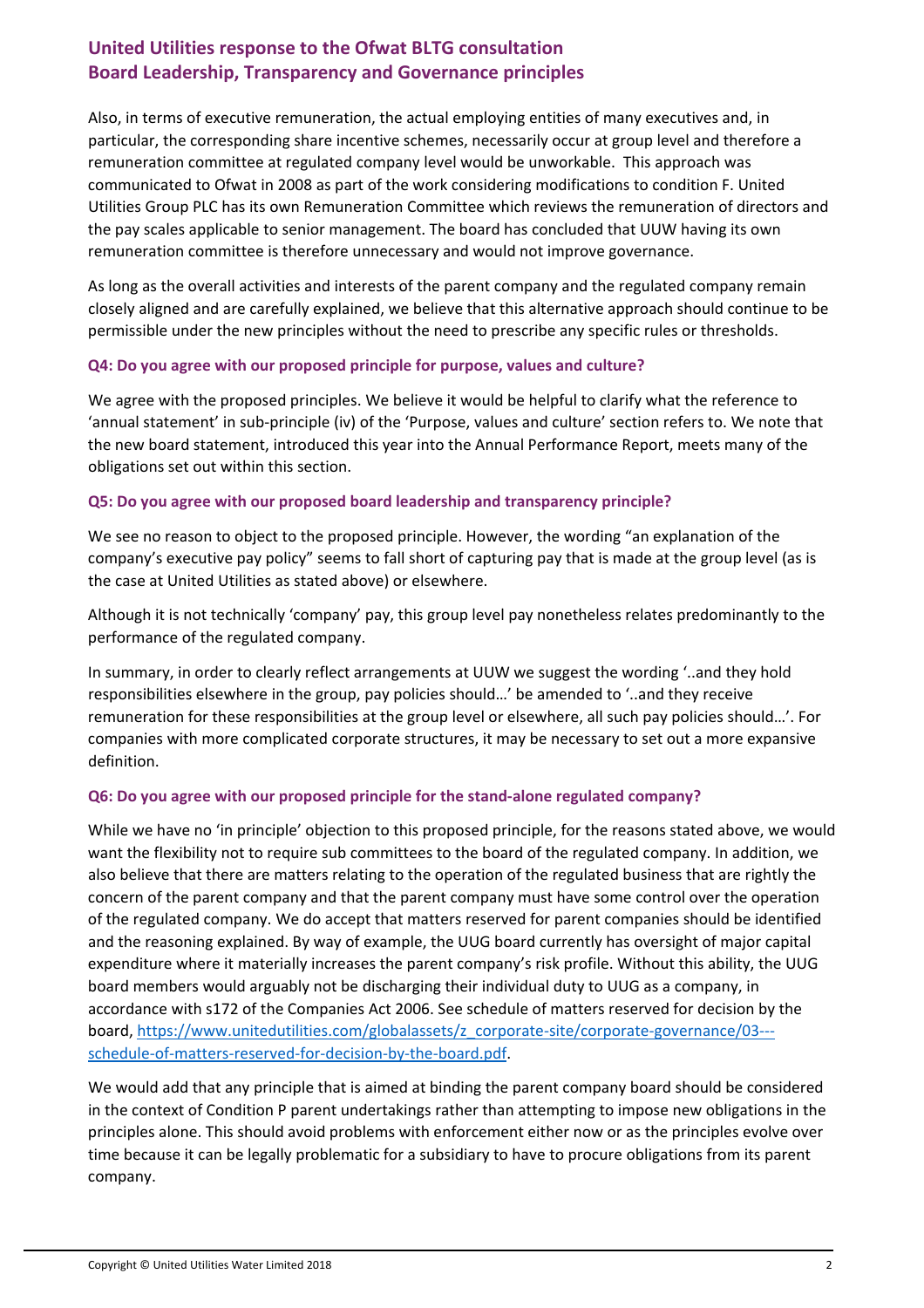# **United Utilities response to the Ofwat BLTG consultation Board Leadership, Transparency and Governance principles**

#### **Q7: Do you agree with our proposed board effectiveness principle?**

We broadly support the principle behind the focus on board effectiveness, subject to the comments above on board committees at the regulated company level.

We certainly support the view that independent board members bring valuable experience and challenge to the operation of a company.

# **Q8: Do you think that the requirement for an independent chair should be a stand‐alone licence obligation or should we allow some flexibility? If the latter, what mitigations would be appropriate where a company does not have an independent chair?**

United Utilities supports the requirement for independent board members, however we believe that there should be some flexibility in requiring chairs to be independent on an ongoing basis.

Whilst a chair may be considered independent on appointment, it is generally considered that this independence wanes over time. This is because the FRC Code recognises the hybrid nature of the chair's role, spanning both the executive and non‐executive. Indeed, the FRC Code excludes the chairman from the requirement that a majority of the board comprises non‐executive directors.

We believe that there is benefit to having a chair in place who understands the water industry through experience. We recommend that Ofwat adopts an alternative approach whereby if the majority of the board, excluding the chair, comprises non‐executive directors, then the chair need only be independent on appointment (as per the FRC Code on board composition). If, on the other hand, there is not such a majority of independent NEDs on the board, then the chairman should be independent on an ongoing basis.

## **Q9: Overall, how well do the proposed principles meet the aim of enabling autonomy and flexibility for companies to deliver the highest standards of accountability and responsibility for their behaviour and outcomes, reflecting their own circumstances (rather than setting overly prescriptive rules)?**

Provided that the proposals allow alternative approaches to be followed, as proposed in the consultation, we believe that the proposed principles will meet these aims very well.

### Q10: Do you agree with our proposal to insert a requirement in companies' licences that they must meet **the principles?**

While we do not object to this proposal, we do not feel such a requirement is necessary given that the 'comply or explain' approach works perfectly well in the FRC Code.

# **Q11: Do you agree with our proposal for an appeal mechanism and a change process in the proposed licence condition to meet the principles?**

If Ofwat proceeds with a formal licence amendment, then we support both the inclusion of an appeal mechanism and a change process.

### **Q12: Are there specific instances where individual companies' licence conditions might conflict or overlap with the revised principles?**

Within Licence condition P there are sections that, depending on the final requirements flowing from this consultation may require, and would benefit from, review and amendment.

### **Q13: Do you agree that we should insert a requirement in companies' licences that independent non‐ executive directors should be the single largest group?**

We would not object to the proposal that independent non-executive directors form the largest grouping on the board, but we do not believe that a formal licence change is necessary, but that this requirement should simply be incorporated into the principles.